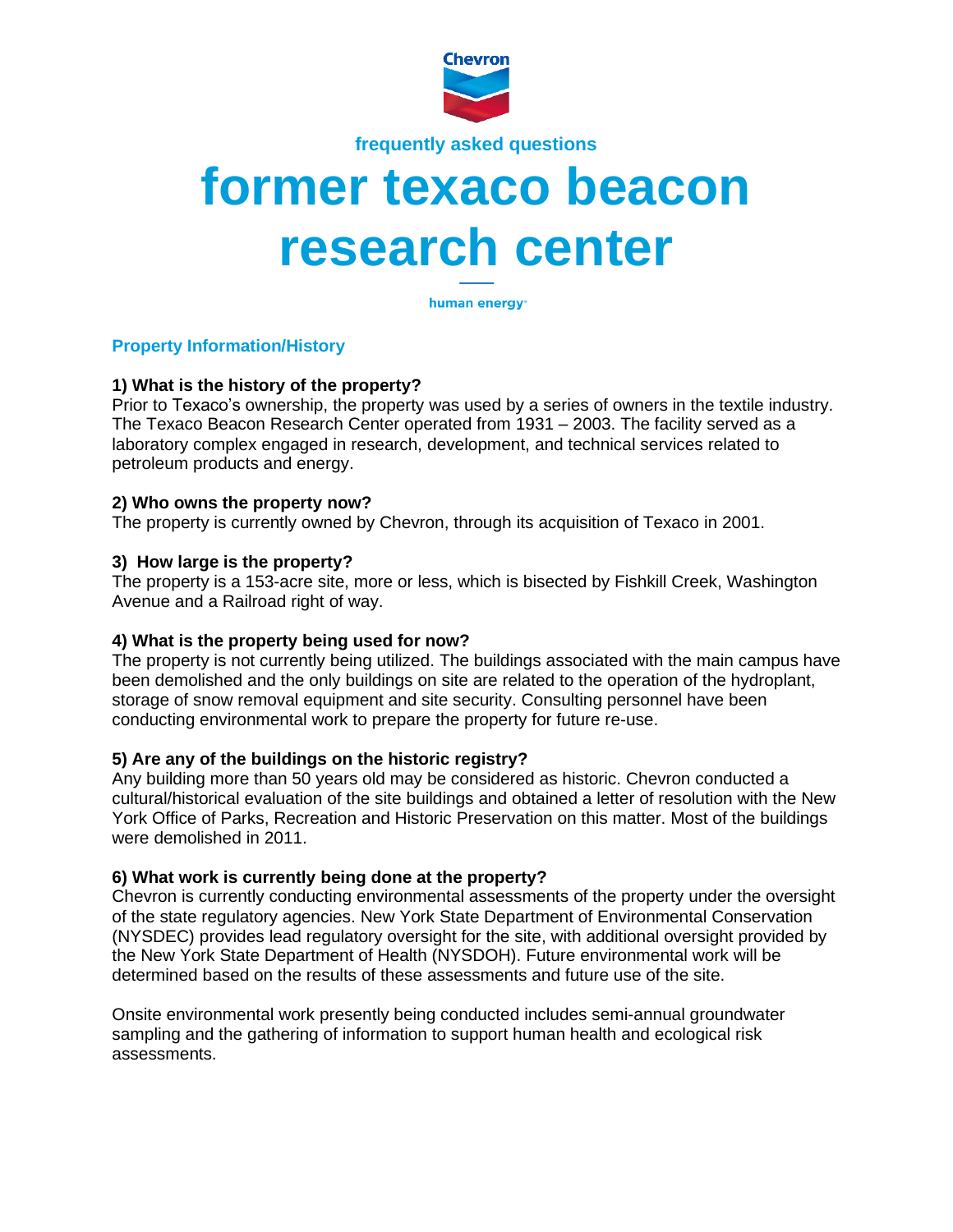We are continuing maintenance of the site to maintain curb appeal and to comply with town ordinance requirements, which includes snow removal, grass mowing, and fence and tree maintenance.

### **7) How has the site been impacted environmentally?**

Since this was once used as a laboratory complex, the constituents identified in some soils and groundwater includes those associated with gasoline. Some chlorinated hydrocarbons have also been found in some locations. Metals, including mercury, and heavier hydrocarbons are also present, although in many cases they are thought to be naturally occurring in the area or from historical fill associated with 'fly ash' from extensive past burning of coal as a primary energy source by both homes and local industry.

# **8) Has any of the property been cleaned (remediated) yet?**

Yes, in addition to the considerable number of environmental investigations, we also have conducted remediation of the 90-acre parcel south of Fishkill Creek, parts of which were used for waste disposal until the late 1970s. Soils were removed from this area during 1985 - 1986 and again from 2005 - 2006. Groundwater monitoring has continued in the area since 1985 to the present. In addition, in 2011, Chevron demolished the majority of the buildings on the larger property, recycling non-hazardous materials as much as possible and transporting wastes to state-approved disposal facilities.

# **9) What is the next step of the cleanup process?**

The next step is the Feasibility Study.

# **10) Are there any contaminants from the site found in Fishkill Creek?**

Water and sediment samples from Fishkill Creek taken immediately adjacent to the facility, as well as upstream and downstream of the facility, have been analyzed and the results indicate that there is no risk to Fishkill Creek as there were no contaminants of concern at concentrations above regulatory guidance values due to historical Texaco operations.

# **11) Is it okay to swim in the creek?**

Testing of creek water and sediment did not indicate the presence of compounds at concentrations above regulatory guidance values due to historical Texaco operations in the creek. However, NYSDEC guidance suggests that swimming is not advisable based on the creek's "Class C" classification. NYSDEC has classified Fishkill Creek from its mouth in Beacon to its confluence with Clove Creek approximately 5.9 miles upstream from its mouth (or 1,690 feet upstream of Interstate 84) as a "Class C" Surface Water. This includes the portion of Fishkill Creek that runs through the Chevron property.

The NYSDEC definition of Class C Surface Water is as follows: "The best usage of Class C water is fishing. These waters shall be suitable for fish, shellfish, and wildlife propagation and survival. "Class C" Surface Water can be used for fishing and all other uses except as a source of water supply for drinking, culinary or food processing purposes, and primary contact recreation."

For more information about swimming safety, we recommend you contact NYSDEC, NYSDOH, as well as county and regional health departments.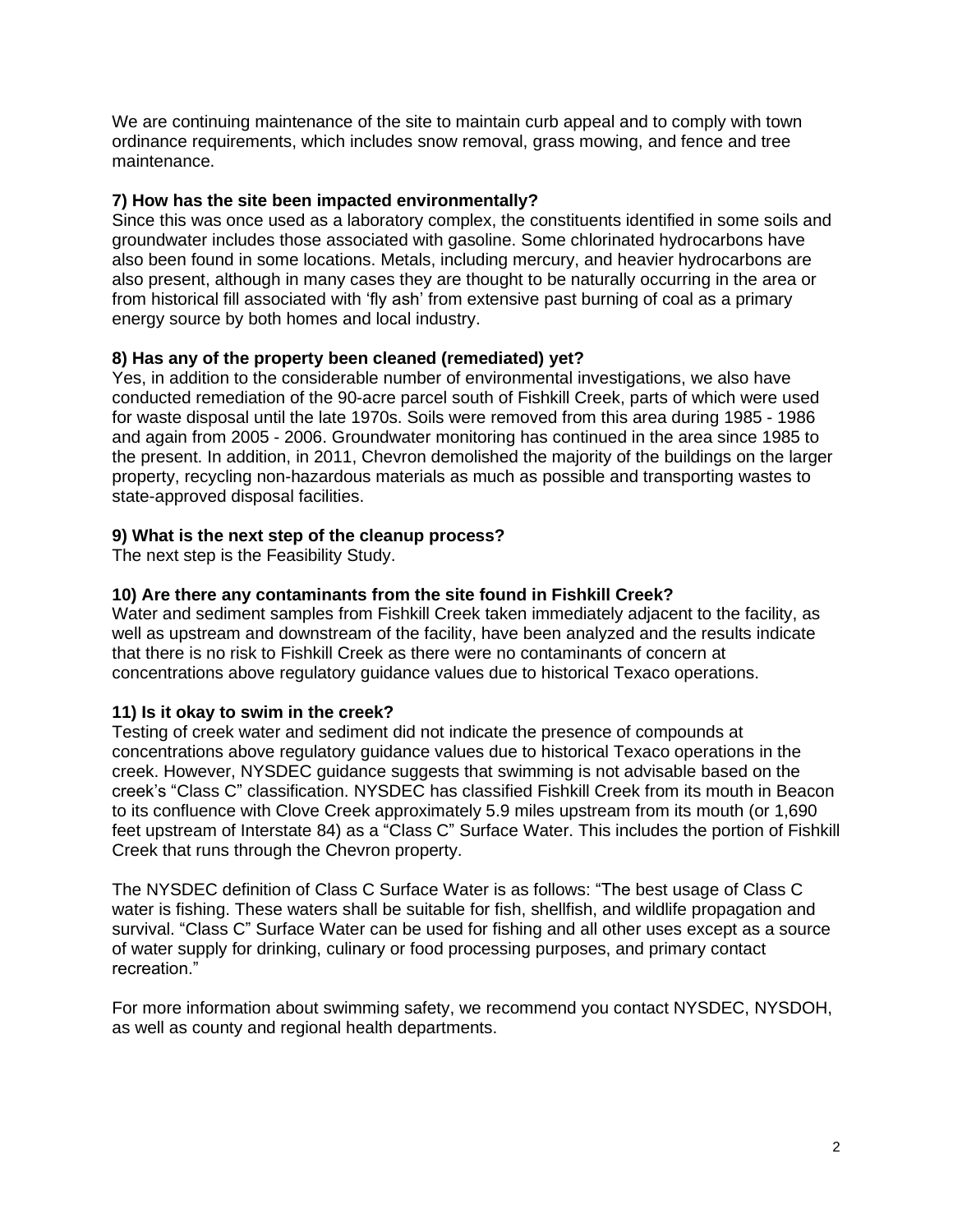# **Authority**

### **12) Who is responsible for remediating the property?**

Chevron Environmental Management Company (EMC) on behalf of Texaco Inc., is responsible for the investigation and remediation of the property to meet NYSDEC regulations and approvals. However, a developer could also undertake the remediation, depending on their specific development plans.

### **13) Who says when the property remediation is complete?**

The New York State Department of Environmental Conservation (NYSDEC) provides lead regulatory oversight for the site, with additional oversight provided by the New York State Department of Health (NYDOH).

### **14) How can the community have confidence that the site will be cleaned up?**

Chevron, through its Order on Consent with the NYSDEC, is required to assess the environmental condition of the property and then to take corrective actions that may be necessary to address environmental risks.

### **15) How can citizens know that Chevron is in compliance at the site?**

The person who oversees the site at the New York Department of Environmental Conservation is William Bennett. You can contact him at (518) 402-9659. Additionally, if a company is not in compliance at a site, regulators will issue a Notice of Violation, which is a matter of public record. In fact, all correspondence between the agency and Chevron is a matter of public record.

### **Development**

### **16) What has Chevron done to make sure the community goals and objectives have been considered in the future development of the Property?**

Chevron engaged in a detailed Design Charrette Process in which the community had the opportunity to voice their concerns and to provide input on what types of development they would like to see and support on the property.

# **17) Does the community have a guarantee that a developer will build one of the**

**development plans that were considered as part of the Design Charrette Process?** No. Any development scenario that is pursued needs to be economic in order for the project to move forward; and a developer must be willing to take on the risks and rewards of the development project. The elements of the Design Charrette have not yet been screened for economic viability.

# **18) Why is Chevron, particularly its Development Company (CL&D), not going to undertake the development of this site?**

Chevron is no longer participating in redevelopment projects as the developer.

# **19) What are the next steps in the development and sale of the property?**

Chevron has been marketing the site to local and regional developers.

### **20) What if no developers show an interest in purchasing the property with the current Design Charrette goals identified by the community?**

Chevron has informed the local government leaders and the Community Advisory Panel (CAP) members of our progress in attempting to find a viable partner willing to purchase the entire site.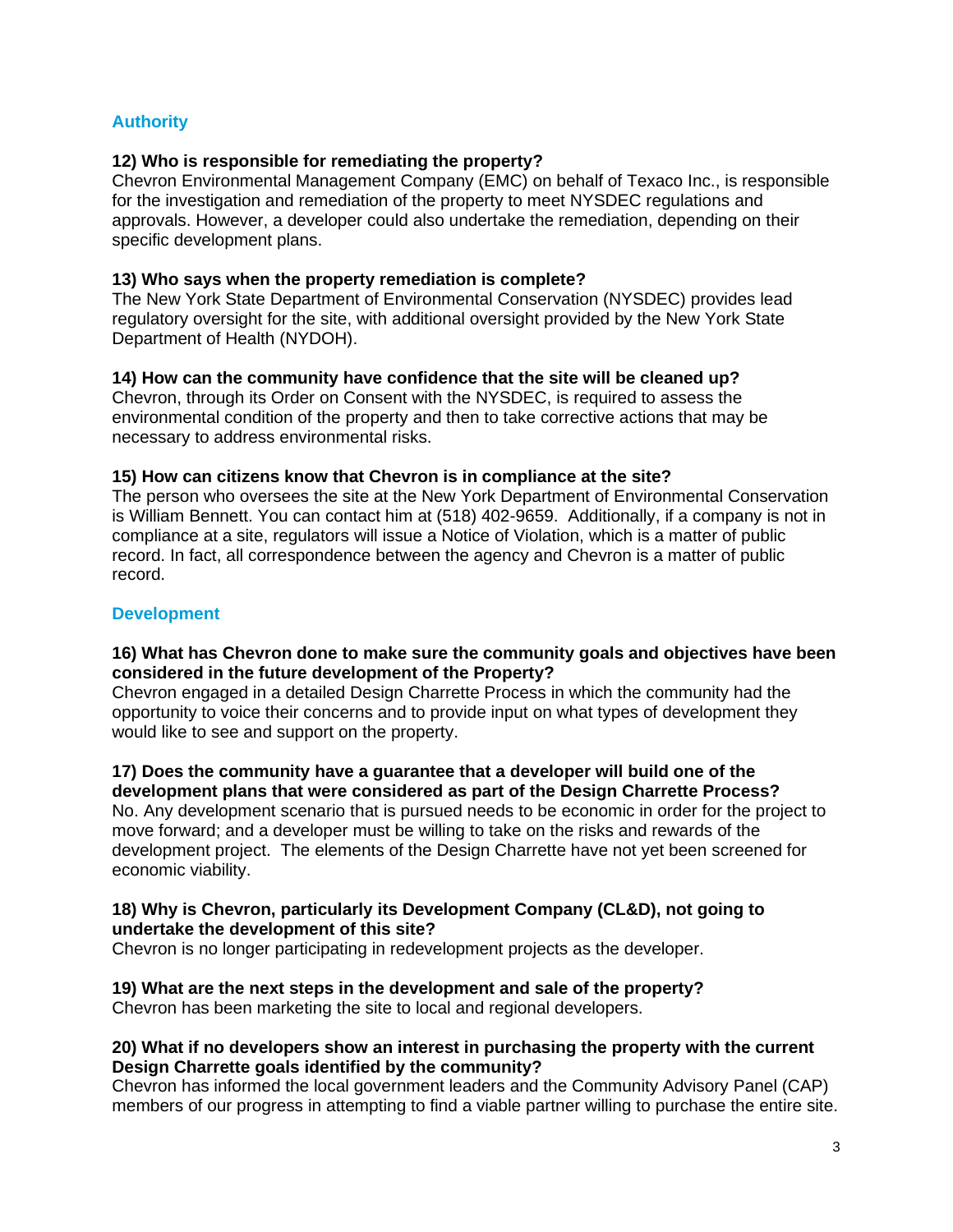So far, such a buyer has not come forward. We are exploring other sale options at this time, including the option of selling the lots individually.

### **21) How will the community provide input to these individual buyers on what is built on the surplus property?**

Any buyer who wants to purchase a lot and use it for a particular purpose will need to go through the local planning and approval process. This process controls the development of the property very closely. Any change or exception to the local planning process will need to be reviewed and approved in a public forum.

### **22) Is Chevron going to build the new bridge across Fishkill Creek?**

No. This question may be more appropriately suited for the Town of Fishkill planning department or Dutchess County.

### **23) When will the site be developed?**

The exact timeline is uncertain at this point. While Chevron continues to work through the environmental process with the regulatory agencies, we are seeking a developer for the site. Environmental remedial options can be a part of that process. We will also continue to engage with municipal leadership on the development.

### **24) I have concerns about future uses that may not be in alignment with the community goals. How will you incorporate the community in the redevelopment?**

Chevron will not be the developer and the site is currently zoned industrial. Any end use changes other than industrial would need to be approved by the Town of Fishkill with input from the public in a public forum.

### **25) Some people believe the property known as the "back 90" was promised to the town for open space.**

This is incorrect. There was no such agreement ever in place. Future use of the "back 90" will be subject to the local planning and approval process and developer considerations.

### **26) When the facility was open for business Texaco used to let the community use the ball field and picnic area located in the "back 90" parcel. Is it possible to let the community use this area again?**

No. When the technology center was open and operating, many people were dedicated to the maintenance of this facility. Since this center was closed, limited maintenance is being conducted. The facilities in the "back 90" are not maintained at a level to support the use of this area by the community without a risk of injury.

### **27) What is the current environmental status of the "back 90" lot?**

That property is currently listed as a "Category 4" on the New York state Inactive Hazardous Waste Sites list. A Category 4 is defined as follows: "Site properly closed - requires continued maintenance." Continued maintenance generally consists of a groundwater monitoring program that will be performed for a period of time until NYSDEC issues a "No Further Action" letter for this portion of the property. The property is currently zoned "Planned Industrial," but the final use of the property will be determined by a future buyer with input from Town of Fishkill officials, state and federal regulatory agencies and the public.